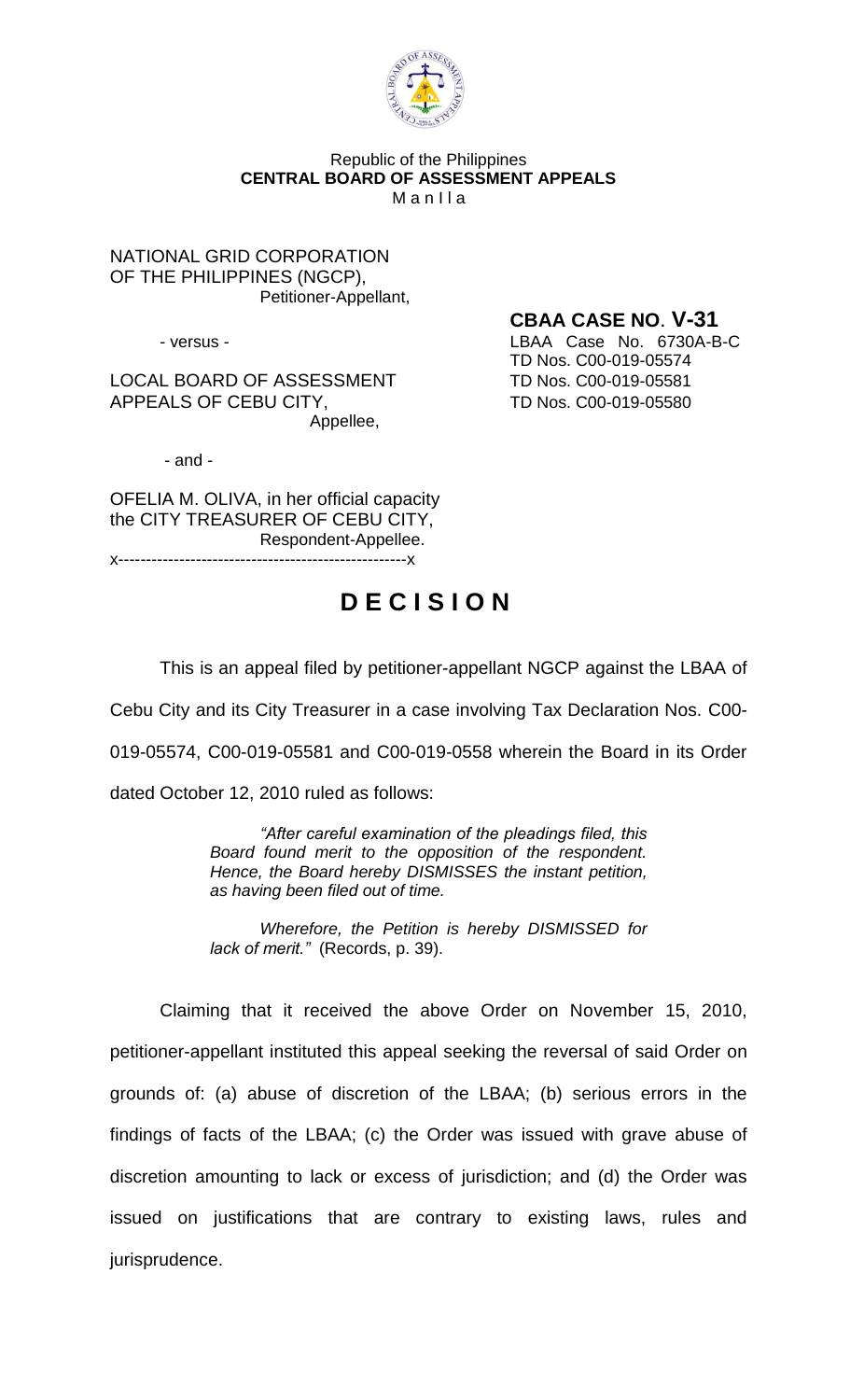Appellant summarizes the antecedent facts thus:

On September 24, 2009, NGCP received from the Office of the City Treasurer of Cebu City, three (3) Final Notices of Demand, all dated September 16, 2009, addressed to National Power Corporation/Transco for the following:

| <b>TAXPAYER'S</b><br><b>NAME</b> | TAX DEC. NO. | <b>CLASSIFI-</b><br><b>CATION</b> | <b>PERIOD</b><br><b>ASSESSED</b> | <b>VALUE</b><br>(P) | <b>AMOUNT</b><br>DUE (P) |
|----------------------------------|--------------|-----------------------------------|----------------------------------|---------------------|--------------------------|
| NPC/TRANSCO   C00-019-05574      |              | BLDG. COMM.                       | 2003-2009                        | 5,010,740.00        | 1,456,459.68             |
| NPC/TRANSCO   C00-019-05581      |              | BLDG. COMM.                       | 2001-2009                        | 2,465,320.00        | 787.957.11               |
| NPC/TRANSCO   C00-019-05580      |              | BLDG. COMM.                       | 2004-2009                        | 2,552,760.00        | 548.445.62               |
|                                  |              |                                   |                                  | <b>TOTAL</b>        | P2,792,862.41            |

It was stated in the Notices of Demand that Transco/NPC was served Notices of Delinquency for all the above properties in 2008 and that failure to pay the amount demanded would result in the Public Auction of the properties above-mentioned.

Pursuant to Sec. 252 of the Local Government Code, petitioner NGCP paid the total amount demanded under protest on November 11, 2009 for P2,792,862.41. The written protest was filed on the same day at the office of the City Treasurer of Cebu City. (Records, pp. 95 – 99)

The City Treasurer of Cebu did not act on petitioner's written protest. Petitioner NGCP, with main office in Q. C., sent its appeal, by way of registered mail on May 11, 2010, to the LBAA of Cebu City. On April 22, 2010, petitioner NGCP received copies of its verified Petition from the Post Office of Diliman, Q. C. with notation "RTS, insufficient address, 4-14-10". On April 26, 2010, NGCP filed its Motion to Admit Petition with the LBAA of Cebu City. In July, 2010 the LBAA directed the City Treasurer and City Assessor of Cebu City to file their Comment on petitioner's Motion. The City Assessor on his own, did not interpose any objection. The City Attorney, however, opposed the same in his Comment/Opposition on ground that the NGCP's Petition was filed out of time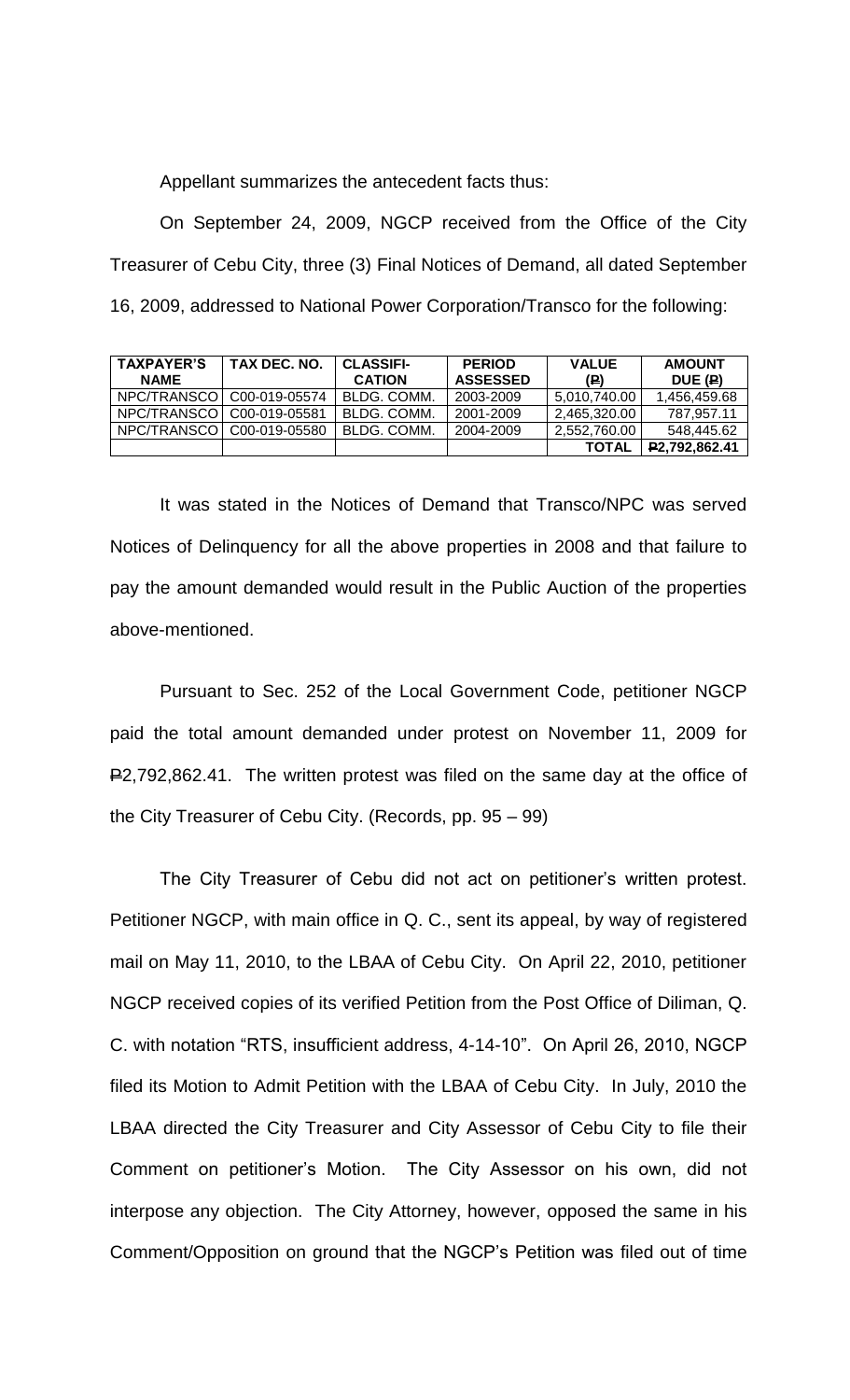and prayed the Local Board to dismiss the same accordingly. On October 12, 2010, the Local Board of Assessment Appeals of Cebu City issued the assailed Order.

Hence, the instant appeal.

Petitioner-Appellant advanced the following arguments, to wit:

I. The Petition in the LBAA of Cebu City was timely filed.

Petitioner-appellant points out that the envelop containing its Petition was addressed to the Local Board of Assessment Appeals, Cebu City. For reasons known only to the post office staffs, the subject Petition did not reach its intended destination and was returned "unserved" to petitioner NGCP. Appellant claim that its petition could have been easily delivered to the LBAA of Cebu City had extra efforts and more diligent search been exerted by the postal employees in finding the intended addressee.

Additionally, appellant stresses that dismissals based on mere technicalities should be avoided when the parties have substantially complied with the Rules. When a petition presents prima facie allegations of errors committed by a lower tribunal, the reviewing Court should, as much as possible, endeavor to decide the case on the merits.

II. Appellant NGCP has the legal personality to file the Petition before the LBAA of Cebu City.

Petitioner-Appellant states that the City Assessor of Cebu City, in his Comment before the LBAA of Cebu City points out that the subject tax declarations were in the name of NAPOCOR/TRANSCO implying that petitioner NGCP has no personality to file the subject petition before the LBAA of Cebu City.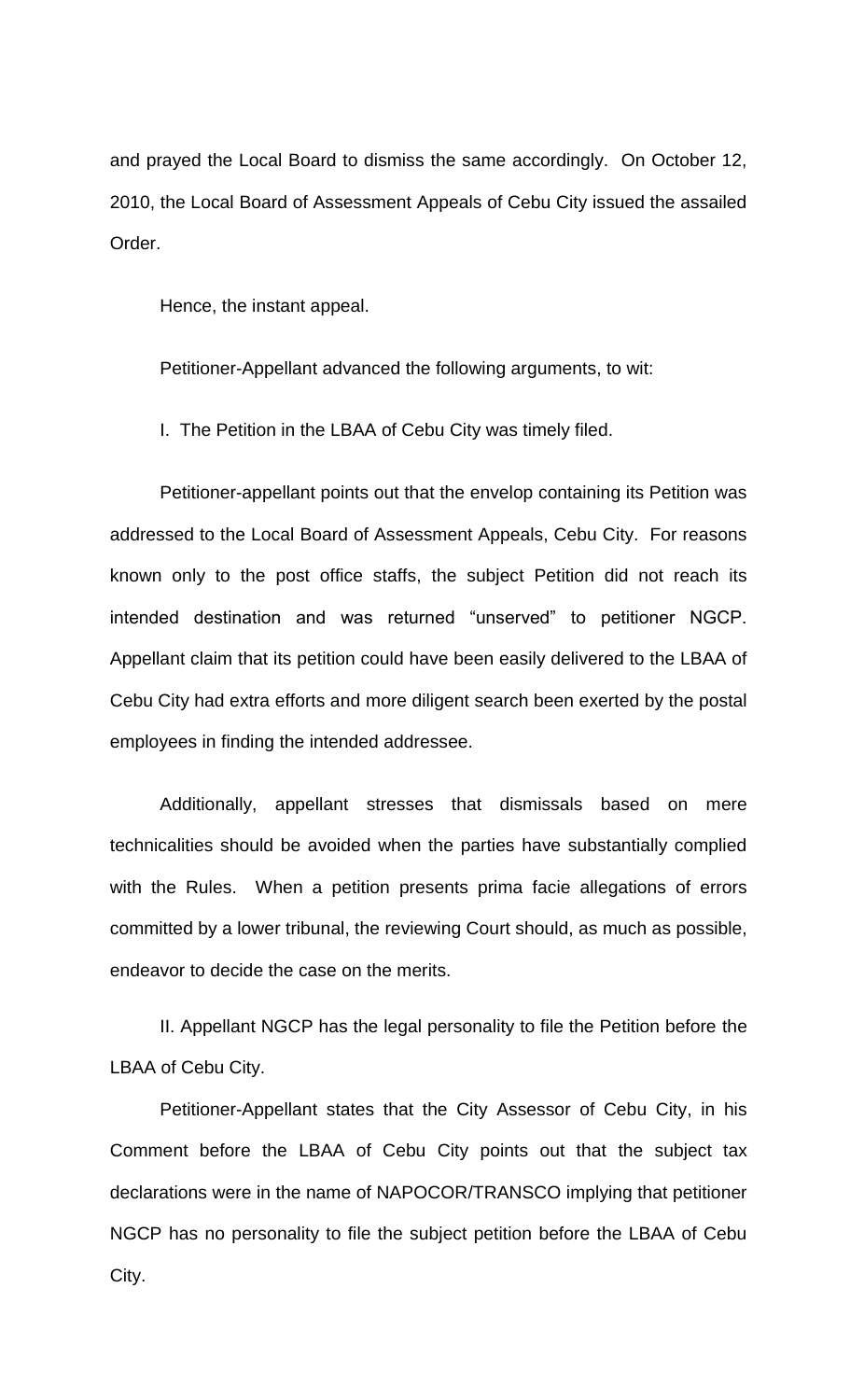Appellant counters this by asserting that:

*"70. As the concessionaire of the electric power transmission of TRANSCO starting 15 January 2009, certainly petitioner-appellant NGCP possesses legal interest over the properties subject of real property tax albeit the latter are registered in the name of NATIONAL POWER CORPORATION/TRANSCO. Petitioner-appellant NGCP's operation of the electric power transmission assets would be definitely affected if these properties are sold at public auction by the City Government of Cebu. On this basis, petitioner-appellant NGCP was constrained to pay the real property taxes under protest and to file before the LBAA the subject petition.*

III. NGCP is exempt from the payment of real property taxes subject of

the Second and Final Notices of Demand in the total sum of  $E$ 2,762,862.41.

In support of its position, petitioner stresses as follows:

*(1) RA 9511, which is the law that granted NGCP a franchise to engage in the business of transmitting electricity explicitly provides as follows:*

 *"Sec. 9. Tax Provisions – In consideration of the franchise and rights granted, the Grantee, its successors or assigns, shall pay a franchise tax equivalent to 3% of all gross receipts derived by the grantee from its operation under this franchise. Said tax shall be in lieu of income tax and any and all taxes, duties, and fees and charges of any kind, nature or description levied,established or collected by any authority whatsoever, local or national, on its franchise, rights, privileges, receipts, revenues and profits, and on properties used in connection with its franchise, from which taxes, duties and charges, the Grantee is hereby expressly exempted"*

- *(2) Under the above provision, appellant NGCP is exempt from paying real property tax and any and all taxes, duties, fees and charges of any kind, nature and description levied, established or collected by any authority whatsoever, local or national, including local government units;*
- *(3) The properties subject of this appeal are, by their nature and purpose, necessary for the operation and maintenance of appellant NGCP's power transmission business and therefore, exempt from real property taxation under RA 9511;*
- *(4) While appellant NGCP took over the nationwide electricity transmission operation of TRANSCO, NGCP and Transcro remain separate, distinct and independent juridical personalities. There was no corporate dissolution of Transco as a result of NGCP's assumption of the former's power transmission business. Transco is still existing and operating as a going concern;*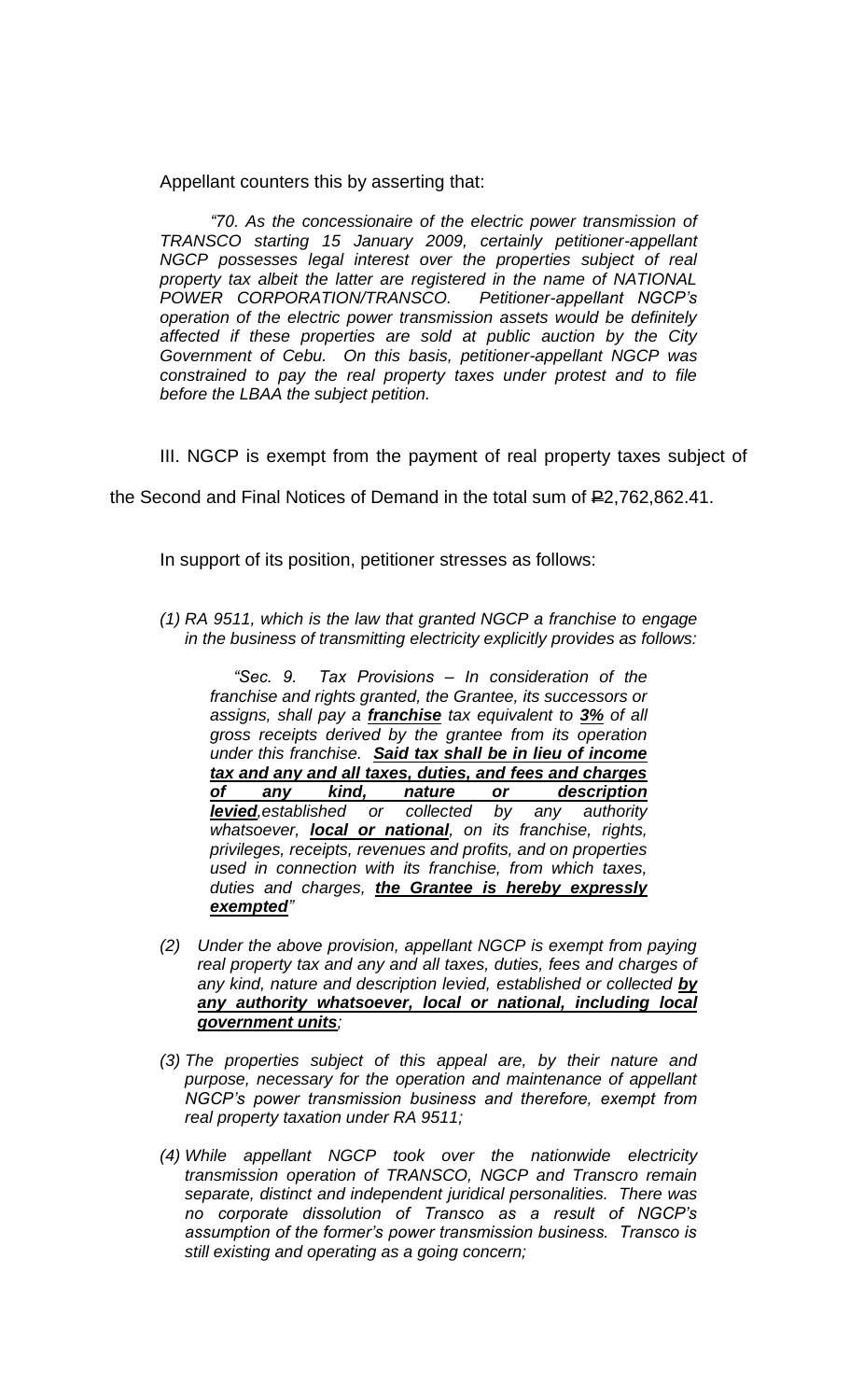- *(5) From 2001 to 2008, NPC/TRANSCO had the actual or beneficial use and/or possession of the subject properties. Hence, petitionerappellant cannot be held liable therefore;*
- *(6) The buildings, subject of this appeal, are owned by TRANSCO, a government-owned and controlled corporation (GOCC) created under RA No. 9136 (EPIRA). Appellant NGCP was granted a concession to operate the electric power transmission facilities of Transco under a Concession Agreement dated February 28, 2008. Subsequently, NGCP was extended a franchise under RA 9511 which became effective on December 20, 2008;*
- *(7) Under the Concession Agreement and RA 9511, petitioner NGCP was granted a privilege to operate and maintain the electric power transmission functions of Transco and its assets merely as a concessionaire but the ownership over the properties remained with Transco;*
- *(8) Under the Concession Agreement, it was agreed that NGCP will assume the obligation of TRANSCO to pay the real property taxes on its properties not otherwise exempt from payment of real property taxes, as there was no transfer of the properties ownership;*
- *(9) Even assuming that the properties herein are not exempt from payment of real property taxes under RA 9511, the same should have been classified as Special Class under Secs. 216 & 218 of the Local Government Code of 1991 (RA 7160);*
- *(10) Because TRANSCO has retained ownership of the properties and that petitioner NGCP only agreed to pay the tax obligation of TRANSCO had been paying prior to the Commencement Date of*  January 15, 2009. The Buildings, subject matter of this protest *should still be classified as special class of properties pursuant to Sec. 216 of the LGC;*
- *(11) Under Sec. 218 (d) of LGC, as long as the land, machinery, equipment, building and other improvements is owned and used by gov't-owned and controlled corporations rendering essential public services in the supply and distribution/transmission of electric power, that real property is considered as special class and should be assessed at an Assessment Level of 10%; and,*
- *(12) Even assuming that the beneficial use of said properties had been granted to appellant NGCP by virtue of the Concession Agreement, NGCP should only be made to pay the real property tax based on the Assessment Level of 10%, it being a Concessionaire of Transco, a GOCC.*

In the instant appeal, Petitioner-Appellant prays as follows:

*(1) That the real properties covered by the Second and Final Notices of Demand be declared exempt from the payment of real property tax;*

*(2) That the payment made under protest by petitioner under O.R. Receipt No. 9527512 be refunded to appellant; and*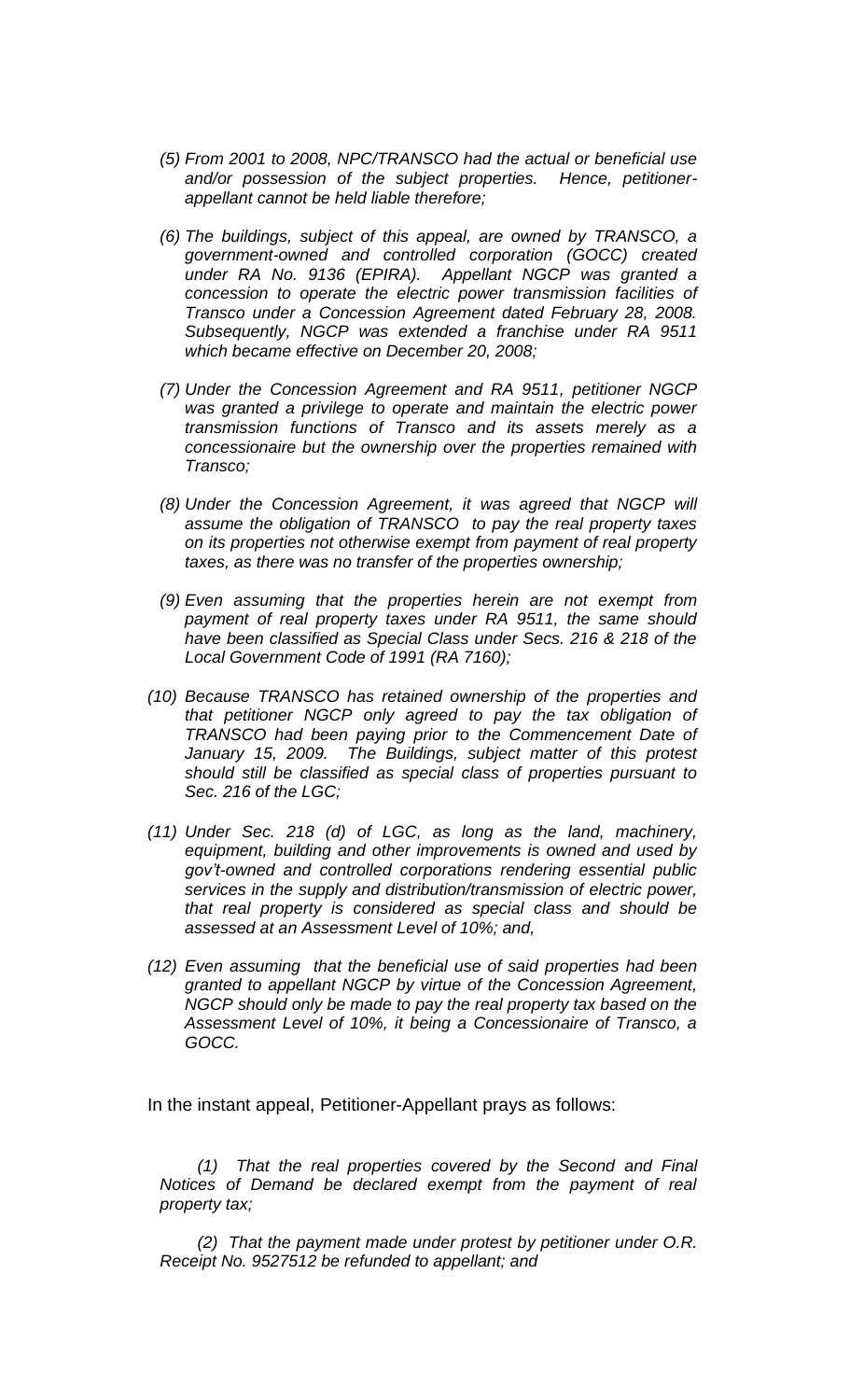*(3) To declare the subject real properties as Special Class under Sec. 216 of the LGC and the real property taxes be assessed at 10% of the fair market value based on Sec. 218 (d) of the LGC.*

After going over the records before Us, it appears that appellant has raised

the following issues, to wit:

- *(1) Whether appellant's appeal before the LBAA of Cebu City was filed on time;*
- *(2) Whether appellant has the personality to institute its appeal before the LBAA of Cebu City;*
- *(3) Whether appellant is exempt from the payment of real property taxes on subject properties pursuant to Sec. 9 of RA 9511;*
- *(4) Whether NGCP is liable to pay realty taxes on the subject properties for the years 2001 to 2008; and*
- *(5) Whether subject properties could be classified as Special Classes of Real Property.*
- I. The Board resolves the first issue thus:

On November 11, 2009, appellant paid, under protest, the sum of

P2,792,862.41 (Annex "P", Appeal). On same day, appellant filed a written

Protest of Assessment dated November 6, 2009.

Respondent Treasurer did not act on its written protest. On March 11,

2010, petitioner, which office is based in Quezon City, filed, by way of

registered mail in QC Post Office a Petition for Review addressed to the:

- 1) Local Board of Assessment Appeals Cebu City
- 2) Ms. Ofelia M. Oliva OIC City Treasurer
- 3) The City Assessor Cebu City

March 11, 2010 is the last day for petitioner to file its appeal with the LBAA of Cebu City. A copy of the Petition was returned to petitioner on April 22, 2010 with notation "RTS, Insufficient Address, 4-4-10."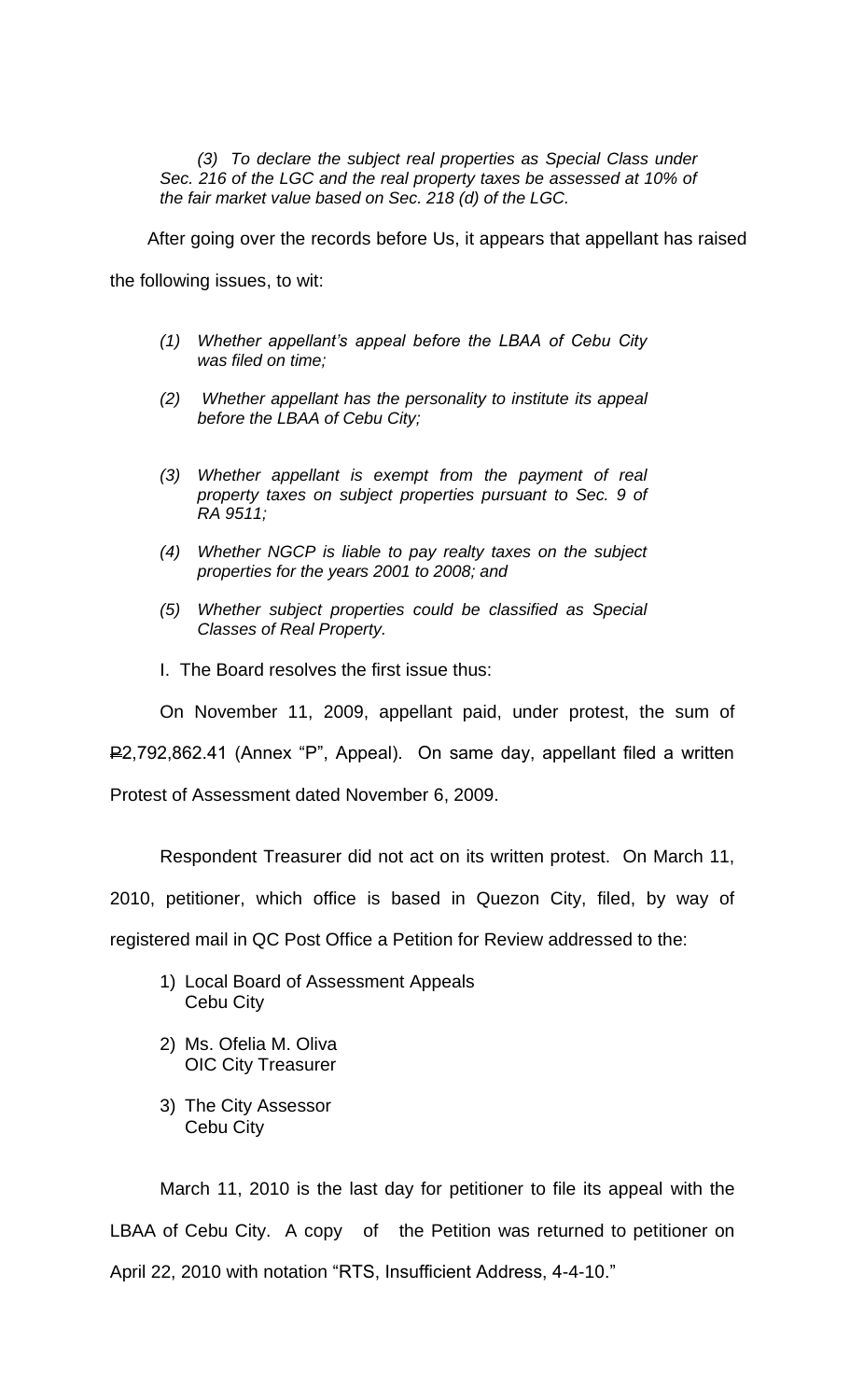On April 26, 2010, petitioner-appellant filed in the LBAA of Cebu City a Motion to Admit Petition attaching therewith the verified Petition which was returned by the postal authorities for "insufficient address."

The City Assessor of Cebu did not interpose any objection to appellant's Motion to Admit Petition. However, the City Assessor of Cebu opposed said Motion for having been filed out of time. In his Comment/Opposition submitted to the LBAA of Cebu City, he pointed out that:

- *"5. Thus, based on its own allegations, it is clear that the instant Petition was filed out of time in view of NGCP's counsel's own negligence. The reason that was given by NGCP as to why the instant Petition was returned to its sender was the wrong address that was written on the two (2) sending envelopes and the corresponding return cards;*
- *6. A closer scrutiny, however, would reveal that the error committed by NGCP or its counsel was not due merely to inadvertence or excusable mistake. Based on Annexes "C" & "C-1", the Petition was addressed to the Local Board of Assessment Appeals only. It did not even care to specify as to what City they are filing the instant Petition. Obviously, the reason for this is NGCP's or its counsel's failure to verify before hand as to where to file the instant Petition;*
- *7. It is submitted that NGCP should bear the consequences of its counsel's own negligence considering that they have more than sufficient time to file the instant Petition. From November 11, 2009, the time NGCP paid under protest the amount of real property taxes and it filed the Written Protest, it had one hundred twenty (120) days or a period of four (4) whole months to file the instant Petition and within this period, NGCP or its counsel should have verified already where to address its Petition;*
- *8. As a general rule, a client is bound by the mistakes of his counsel. (Que vs. CA, G.R. No. 54169, Nov. 10, 1980)*
- *9. Negligence must be excusable and generally imputable to the party but the negligence of counsel is binding on the client just as the latter is bound by the mistakes of his lawyer. (Gaba vs. Castro, G.R. No. 56171, Jan. 31, 1983)*

As mentioned earlier, the LBAA of Cebu City dismissed petitioner's appeal finding merit in the City Attorney's Comment/Opposition.

We do not agree. The assailed Order dated October 12, 2010 dismissing the Petition was based on technicalities and not on the merits of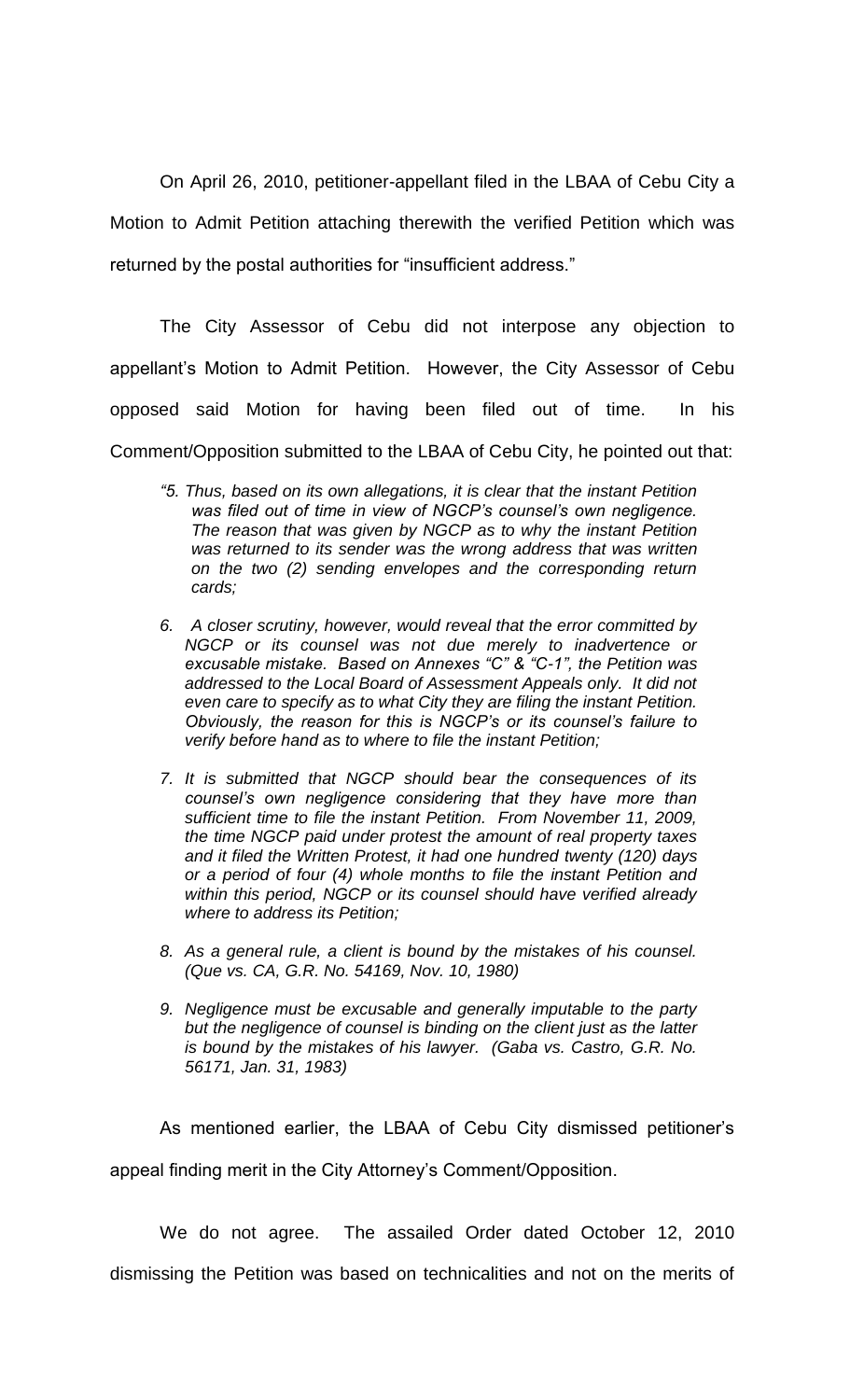the case. Litigations must be resolved on the merits and not on technicality. A strict interpretation of the rule would amount to a deprivation of petitionerappellant's right to appeal before the LBAA of the alleged erroneous assessment and collection of taxes by the City Treasurer of Cebu City. Our SC has held in a number of cases that the right to appeal is an essential part of the judicial system, hence, courts as well as administrative bodies, should proceed with caution so as not to unduly and hastily divest a party of the right to appeal (Santos vs. CA, 253 SCRA 632)

The addresses on the sending envelops containing appellant's petition for the City Assessor, City Treasurer and LBAA stated "Cebu City." The Petitions reached the City Assessor and the City Treasurer of Cebu City. However, the envelope addressed to the LBAA of Cebu City did not. The reason is simple. Most people probably know the locations of the offices of the City Assessor & City Treasurer at the Cebu City Hall. On the other hand, we could not expect the ordinary postal courier to know the address of LBAA in Cebu City, as most people – even lawyers – do not know that LBAA offices exist.

RA 7160, the Local Government Code of 1991 provides that: "Sec. 229. Action by the Local Board of Assessment Appeals –

 $\begin{array}{ccc} \times \times \times & \times \end{array}$ 

*(b) x x The proceedings of the Board shall be conducted solely for the purpose of ascertaining the facts without necessarily adhering to technical rules applicable in judicial proceedings.*

Based on the above, we have decided to rule, as we hereby rule, that the Petition of NGCP mailed on March 11, 2010 in the QC Post Office for the LBAA of Cebu City was filed on time.

II. Anent the second issue, we resolve it thus: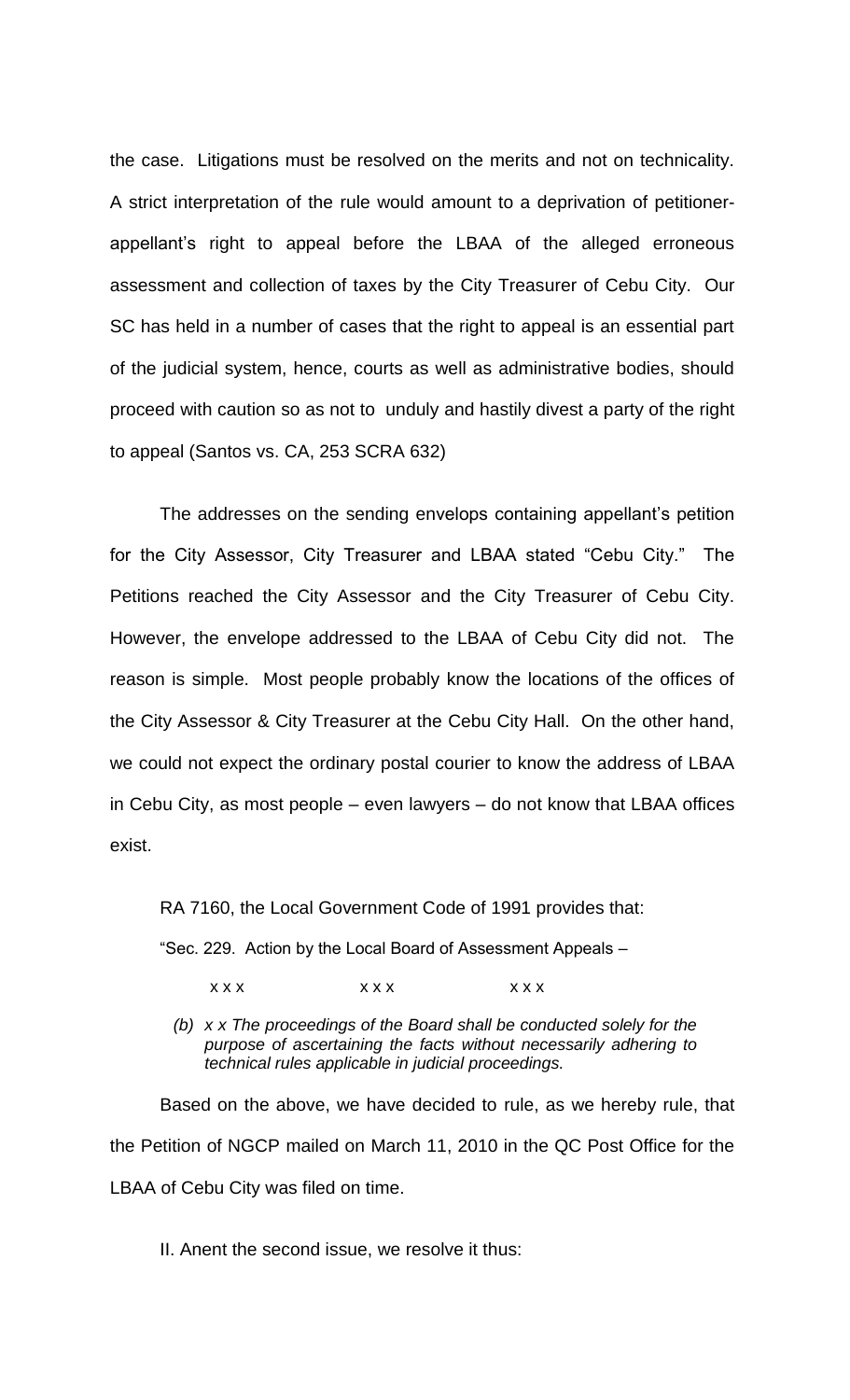As concessionaire of the electric transmission of Transco, NGCP uses the subject properties owned by NPC/Transco. If respondent City Treasurer were to sell the subject properties at public auction to satisfy the realty taxes due, the operations of NGCP would be affected. Therefore, NGCP has a legal interest in the properties of NPC/Transco that are being taxed by respondent City Treasurer.

RA 7160 provides as follows:

*"Sec. 226. Local Board of Assessment Appeals - Any owner or person having legal interest in the property who is not satisfied with the action of the provincial, city or municipal assessor in the assessment of his property may, within 60 days from the date of receipt of the written notice of assessment, appeal to the LBAA of the province or city by filing a petition under oath in the form prescribed for the purpose, together with copies of the tax declarations and such affidavits or documents submitted in support of the appeal."* (Underscoring supplied)

We, therefore, rule that petitioner-appellant NGCP has the legal personality to institute this appeal.

III. The third issue raised by appellant is that it is exempt from the filing of real property tax pursuant to the provisions of Sec. 9 of RA 9511, the Act granting the NGCP a franchise to engage in the business of conveying or transmitting electricity x x x (Annex "L").

RA 9511 provides:

 *"Sec. 9. Tax Provisions – In consideration of the franchise and rights hereby granted, the Grantee, its successors or assigns, shall pay a franchise tax equivalent to three percent (3%) of all gross receipts derived by the Grantee from its operation under this franchise. Said tax shall in lieu of income tax and any all taxes, duties, fees and charges of any kind, nature or description levied, established or collected by any authority whatsoever, local or national, on its franchise, rights, privileges, receipts, revenues and profits, and on properties used in connection with its franchise, from which taxes, duties and charges, the Grantee is hereby expressly exempted:*

*"Provided, That the Grantee, its successors or assigns, shall be*  liable to pay the same taxes on their real estate, buildings and personal *property, exclusive or this franchise, as other corporations are now or hereby may be required by law to pay: Provided, further, That payment by Grantee of the concession fees due to PSALM under the concession*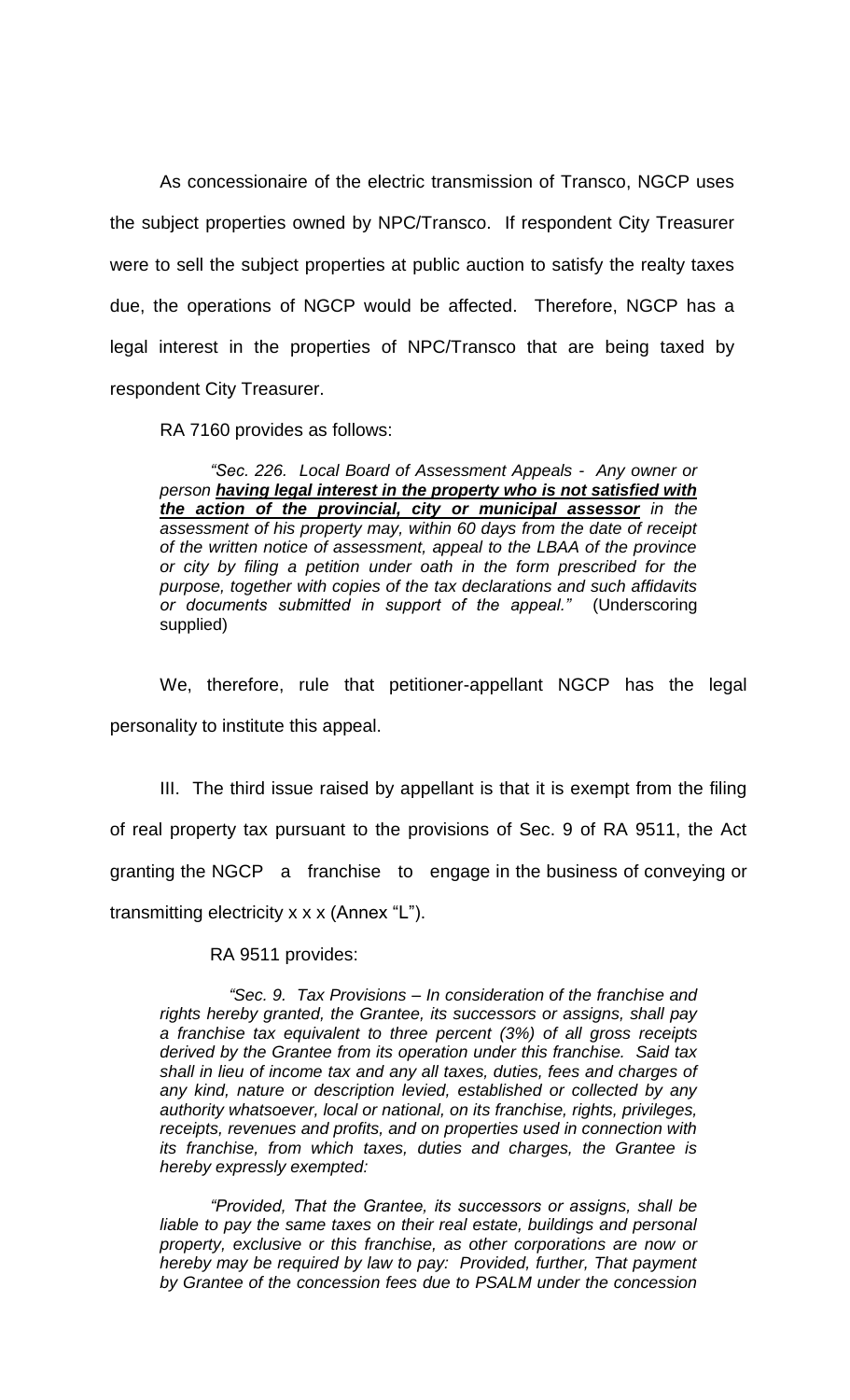*agreement shall not be subject to income tax and value-added tax (VAT)."*

Appellant argues that from the above provision, it is clear that apart from the 3% franchise tax due the national government, NGCP is exempt from the payment of real property tax and any and all taxes, duties, fees and charges of any kind, nature or description levied, established and collected **by any authority whatsoever, local or national**, including local governments.

We disagree.

The three (3) main categories of properties covered in Sec. 9 of RA 9511 are:

- (1) The franchise and all rights and privileges granted thereto, and the receipts, revenues and profits derived from the operation thereof;
- (2) The properties used in connection with its franchise; and
- (3) The real estate, buildings and personal property, exclusive of this franchise.

The properties falling under the first category are personal properties which are subject to 3% tax & exempt from any other taxes.

The properties falling under the second category are personal properties

imported from abroad, free from duties and other import charges.

The properties falling under the  $3<sup>rd</sup>$  category consist of the following:

- (1) Real properties (real estate, bldg.) subject to taxes as owners may be required to pay;
- (2) Personal property, excluding the franchise, subject of taxes as other persons are required by law to pay;

Sec. 9 of RA 9511, NGCP's franchise, does not exempt it from the payment of real property taxes on subject properties. On the contrary,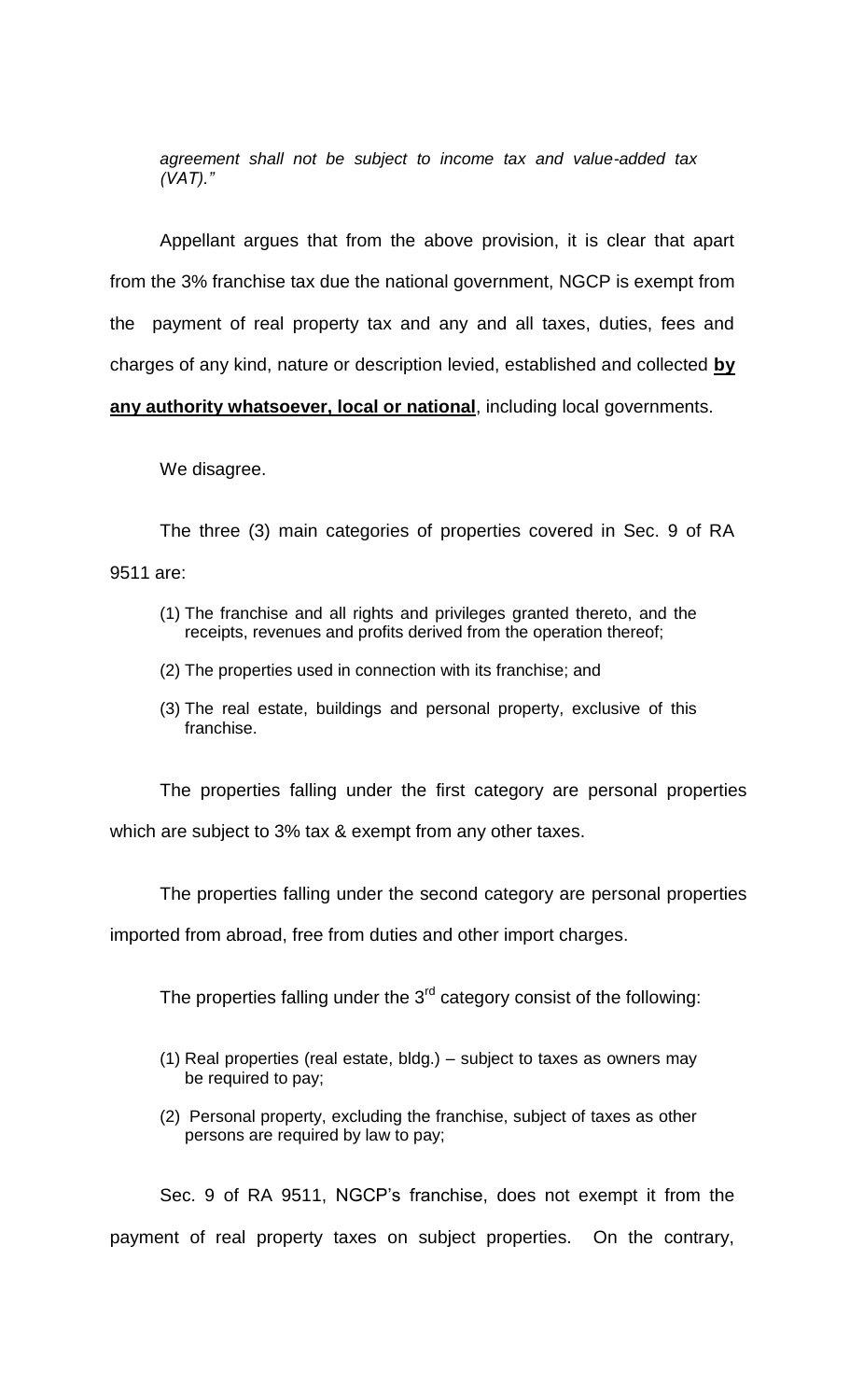appellant NGCP, as the beneficial user of the subject buildings, is liable for

the realty taxes pursuant to RA 7160, which provides:

*"Sec. 234. Exemptions from real property tax – The following are exempted from payment of real property tax:*

(a) *Real property owned by the Republic of the Philippines or any of its political subdivisions except when the beneficial use thereof has been granted, for consideration or otherwise, to a taxable person*" (Underscoring ours)

At any rate, the respondent Treasurer's duty is to collect the real property tax based on the assessment made by the City Assessor. Section 247 of the LGC provides:

"*Sec. 247. Collection of Tax* – *The collection of the real property tax with interest thereon and related expenses, and the enforcement of the remedies provided for in this Title or any applicable*  law, shall be the responsibility of the City or Municipal Treasurer *concerned*."

It is not within the power of the respondent Treasurer to decide whether or not subject properties are exempt from payment of the real property tax. This power belongs to the Office of the City Assessor as provided in the same Code as follows:

 "*Section 206. Proof of Exemption of Real Property for Taxation – Every person by or for whom real property is declared, who shall claim tax exemption for such property under this Title, shall file with the provincial, city or municipal assessor, within 30 days from the date of the declaration of real property sufficient documentary evidence in support of such claim including corporate charters, title of ownership, articles of incorporation, by-laws, contracts, affidavits, certifications and mortgage deeds and similar documents.*

*If the required evidence is not submitted within the period herein prescribed, the property shall be listed as Taxable in the assessment*  roll. However, if the property shall be proven to be tax exempt, the same *shall be dropped from the assessment roll."*

IV. We now tackle the fourth issue. Whether or not NGCP is liable for the

realty taxes due on subject properties for the years 2001 through 2008.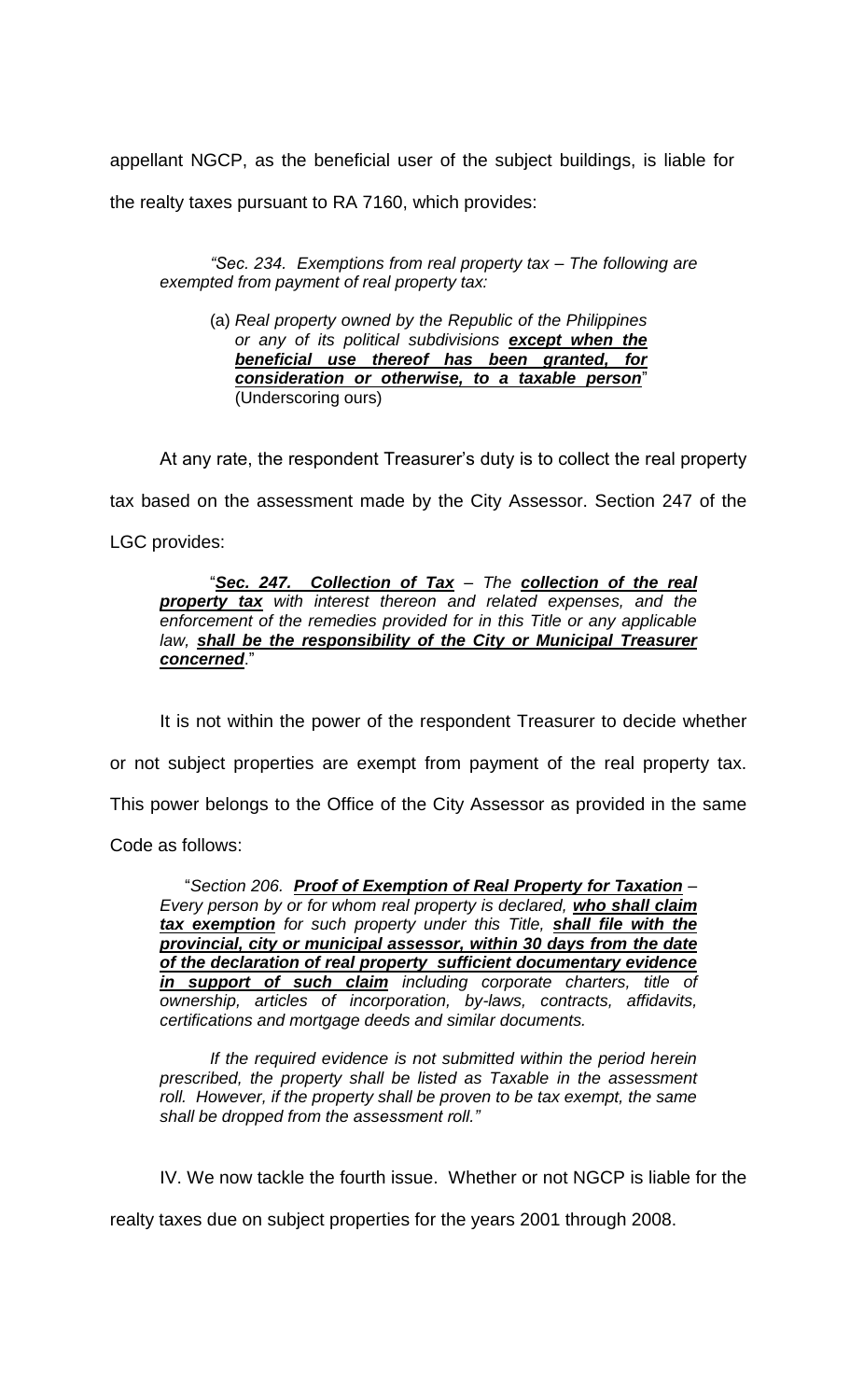Petitioner-Appellant states that the power transmission operation of TRANSCO was formally turned-over to NGCP on January 15, 2009; that, under the Concession Agreement by and among PSALM, TRANSCO and NGCP, it was agreed that during the concession period, NGCP will only assume the obligation of TRANSCO to pay real property taxes on its properties not otherwise exempt from the payment of real property taxes; and that NGCP should not be made liable for the realty taxes due on subject properties for the years 2001 through 2009. For the real property tax from 15 January 2009, however, NGCP reiterates its supposed exemption therefrom pursuant to Section 9 of RA No. 9511.

Records show that subject properties are declared in the name of NATIONAL POWER CORPORATION/TRANSCO. A "2<sup>nd</sup> & FINAL NOTICE OF DEMAND" was served upon the "Manager, NATIONAL POWER CORPORATION/TRANSCO, Bgy. Kabancalan, Cebu City for each of the TDs: on September 16, 2009 for TD COO-019-05574 and on September 21, 2009 for TDs COO-019-005580 and COO-019-05581. The Final Notices of Demand stated that a "NOTICE OF DELINQUENCY IN THE PAYMENT OF REAL PROPERTY TAXES" was served on NPC/TRANSCO for Tax Declaration (TD) COO-019-05581 on August 3, 2008; for TD COO-019-05580 on September 3, 2008; and for TD COO-019-05574 on October 6, 2008.

NGCP, probably as occupant of the NPC/TRANSCO property, received the Notices of Final Demand on September 24, 2009. Conscious of the fact that its operations might be adversely affected if Respondent City Treasurer went through the process of selling the subject properties at public auction, NGCP paid under protest the total amount of  $E2,792,862.41$  as demanded in the Notices of Final Demand.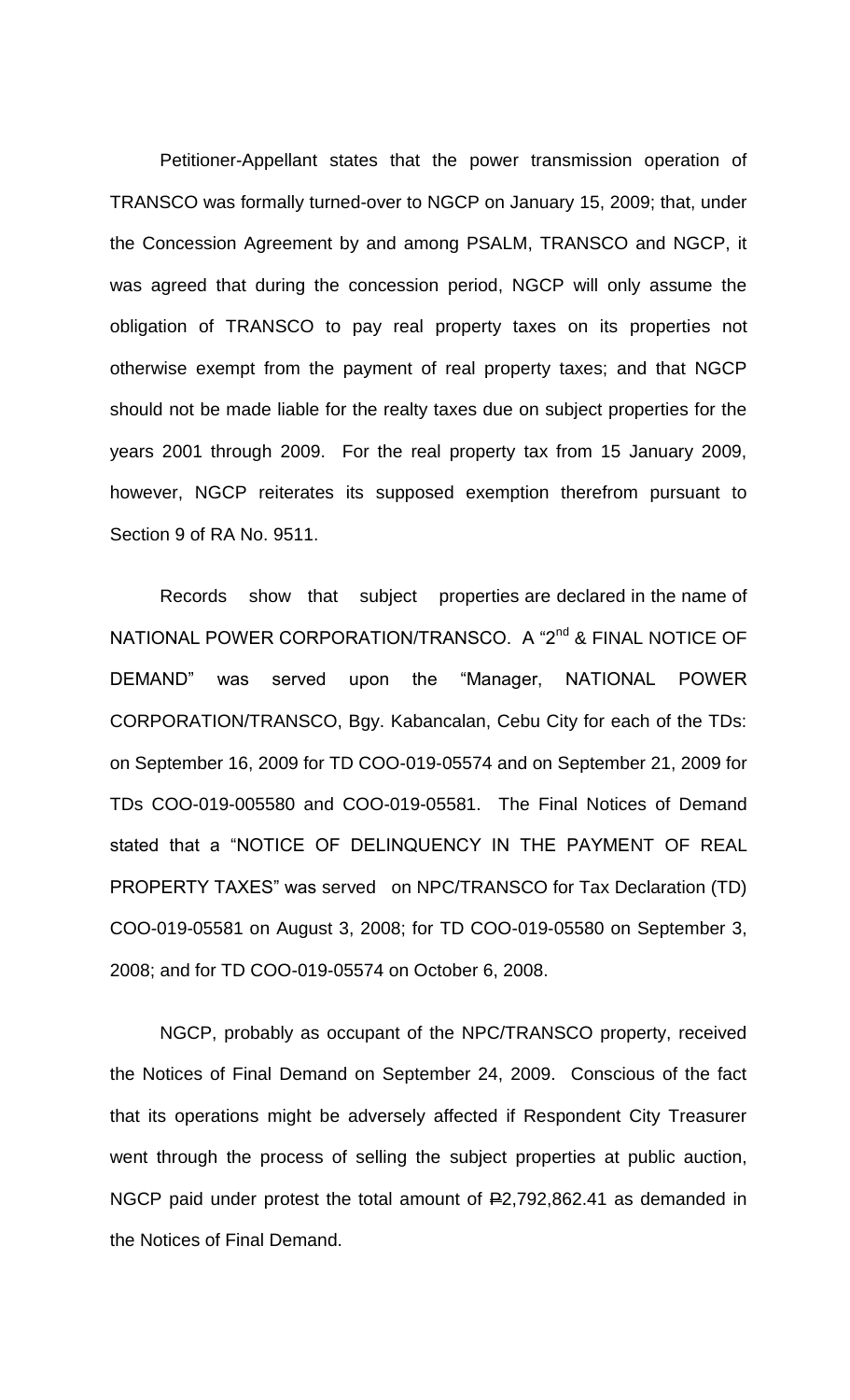As stated in paragraph 27 of NGCP's Memorandum on Appeal, the said amount of P2,792,862.41 included taxes due for the years 2001 to 2008. The Final Demands by the Office of the City Treasurer were directed at or intended for the NPC/TRANSCO, not petitioner-appellant NGCP. The latter voluntarily paid the whole amount demanded without, perhaps, conferring first with NPC/TRANSCO as to who is ultimately liable for taxes for the years 2001 to 2008. If we order the Respondent City Treasurer to refund to petitionerappellant the amount corresponding to the taxes due for the years 2001 to 2008, Respondent City Treasurer may just exercise her duty to sell the subject properties at public auction to protect the City of Cebu's interest.

Therefore, we believe that the recourse of petitioner-appellant is to claim from NPC/TRANSCO for refund of the said taxes due for the years 2001 to 2008.

V. The fifth and final issue is: Whether or not the subject properties should be classified as "Special Classes of Real Property.

Petitioner-Appellant states that, assuming arguendo, that the subject properties are not exempt from the payment of real property tax under R.A. 9511, the same should have been classified as Special Class under Sections 216 and 218 of the Local Government Code (LGC); that on the basis that TRANSCO has retained ownership of the properties and that NGCP only agreed to pay the tax obligation of TRANSCO on these properties, NGCP shall only be made to pay the same taxes which TRANSCO had been paying prior to the Commencement Date of 15 January 2009; that it is not required that the real property is actually, directly and exclusively used by a government-owned and –controlled corporation in the generation and transmission of power; that, even assuming for the sake of argument that the beneficial use of the said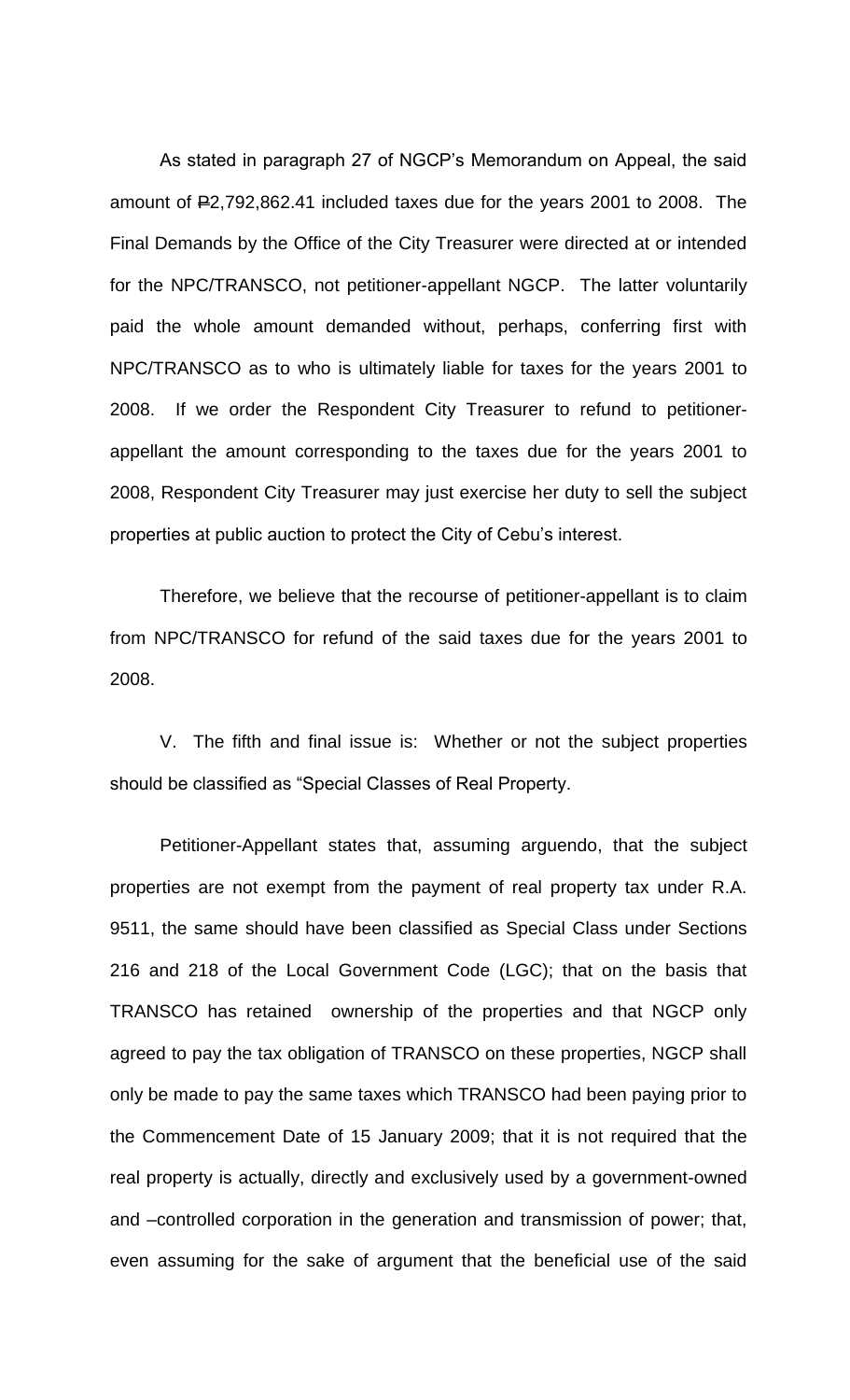properties had been granted to NGCP by virtue of the Concession Agreement, NGCP should only be made to pay the real property tax based on the Assessment Level of ten percent (10%), it being a Concessionaire of TRANSCO, a GOCC; and that it must be emphasized that prior to the execution of the Concession Agreement and prior to the Commencement Date (15 January 2009), TRANSCO had been assessed and had been paying real property taxes on such buildings at the assessment level applied to special class of properties under Sections 216 and 218(d) of the LGC.

Sections 216 and 218 of the LGC provide as follows:

 "*SEC. 216. Special Classes of Real Property.* – *All lands, buildings, and other improvement thereon, actually, directly and exclusively used for hospitals, cultural, or scientific purposes, and those owned and used by local water districts, and government- owned or controlled corporations rendering essential public services in the supply and distribution of water and/or generation and transmission of electric power shall be classified as special."*

 *"SEC. 218. Assessment Levels. – The assessment levels to be applied to the fair market value of real property to determine its assessed value shall be fixed by ordinances of the sangguniang panlalawigan, sangguniang panlungsod or sangguniang bayan of a municipality within the Metropolitan Manila Area, at the rates not exceeding the following:*

## *x x x*

 *"(d) On Special Classes: The assessment levels for all lands, buildings, machineries and other improvements:*

| Actual use                                                                                                                                 | <b>Assessment Levels</b> |  |
|--------------------------------------------------------------------------------------------------------------------------------------------|--------------------------|--|
| Cultural                                                                                                                                   | 15%                      |  |
| <b>Scientific</b>                                                                                                                          | 15%                      |  |
| Hospital                                                                                                                                   | 15%                      |  |
| <b>Local Water Districts</b>                                                                                                               | 10%                      |  |
| Government-owned or controlled<br>corporations engaged in the supply<br>and distribution of water and/or<br>generation and transmission of |                          |  |
| electric power                                                                                                                             | 1 በ%                     |  |

Section 216 of the LGC provides the **qualifications** of properties which are considered *Special Classes of Real Property.* Section 218(d) of the LGC, on the other hand, merely provides the assessment levels applicable to the said